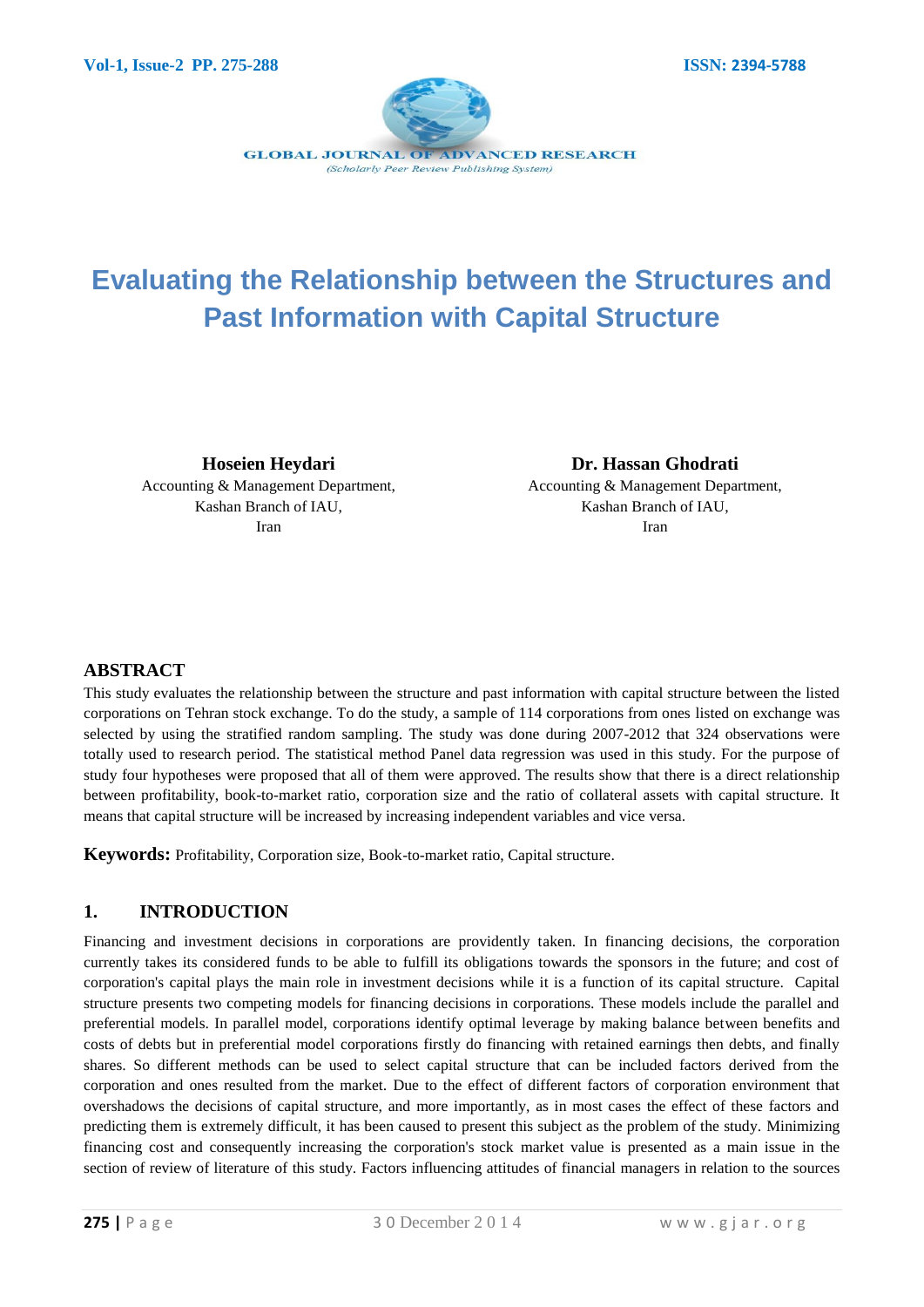

and uses of funds, why and how a particular source is selected according to the requirements of the external environment and also dominant phenomena and the internal characteristics are determined.

So the question that is proposed in this relation is this:

What is the relationship between the past information including profitability, corporation size, the ratio of M/B, and collateral assets and the dependent variable financial leverage?

# **2. Review of the Literature**

Ouzgar et al., (2013), has dealt with investigating the corporations' performance in attracting investment during the recession according to the flexibility of corporations. These findings suggest that financial flexibility is an important factor in attracting capital and investment during the recession. Also some evidences have been found that show the ratio of financial leverage is one of the important components of financial flexibility. Also the results showed that the corporations with less financial flexibility are more vulnerable when cash flow is unexpectedly coming down. Clark (2012) deals with studying the effect of financial flexibility on the decisions of capital structure. He uses American corporations' data from 1996 to 2008. The results show that when the marginal value of flexibility is reviewed in association with capital structure decisions other variables that affect the capital structure lose their importance a lot, in other words flexibility is the most important factor affecting the capital structure. Clark also suggests that corporations with a higher marginal value of flexibility tend to store their debt capacity for next years; this result is consistent with the study results of De Angelo and Wited (2010). Also corporations that had a higher marginal value of flexibility were more likely to increase capital than to provide their required resources through dissemination of debt that this type of financing had been simply applied to preserve debt capacity. Triyantis and Gamba (2011) measured the value of flexibility; they showed that the flexibility value depends on the cost of external financing, corporation tax rate, the opportunity cost of holding cash, potential growth opportunities for the corporation, and taking capital again. They showed that corporations engaging in financial difficulties must borrow and lend simultaneously. Bayan (2010) investigates the relationship between financial flexibility, leverage and corporation size. He showed that small corporations have lower leverage ratio. Small corporations maintain their debt and leverage ratio at a low level to preserve the flexibility of the corporation. Debt contracts often contain restrictive conditions for investment and debt ratios that can lead to serious complications especially for small and developing corporations. In addition, in contrast to some studies there is an inverse relationship between financial leverage and flexibility. Sandromayerz (2008) dealt with the empirical test and investigation of predicting both Static Trade-off and preferential theories on 157 American corporations during 1989-2007. Finally, the results suggested more certainty in preferential theory than Static Trade-off. Addg (2007) examined a cross sectional test of preferential theory opposed to the Static Trade-off theory in cases including 608 listed corporations on the stock exchange in London during 2000-2006. The results showed that the variables of Static Trade-off theory such as tax breaks, expected growth, size and collateral assets are effective to reason the sectional fluctuations in disseminating new debt as preferential theory is effective too. When combined with the preferential theory, Static Trade-off theory gets the considerable reasoning ability due to the effect of some variables such as the expected growth and size that have been ignored in preferential theory. Also there was a positive significant relationship between these two variables by disseminating debt. Gad, Johnny, Hoosly, and Bender (2007) dealt with investigating the capital structure of 106 corporations listed on the stock exchange in Switzerland during 1995-2001. The results showed that both preferential and Static Trade-off theory play the main role in explaining the capital structure pattern of Switzerland corporations. Derabtz and Fix (2005) examined the determinants of capital structure in Switzerland. The results of the study showed that corporations with more investment opportunities taken less leverage according to both theories. According to the preferential theory but unlike the Static Trade-off theory, profitable corporations and corporations with high liquidity take less leverage. Chen and Hammes (2004) examined the capital structure, theories, and experimental results on seven countries such as Canada, Denmark, Germany, Italy, Sweden, Britain and the united states. They showed that there is a direct relationship between the size and tangible assets of corporation and leverage; and there is an inverse relationship between profitability and leverage. The obtained results are consistent with conventional theories of capital structure like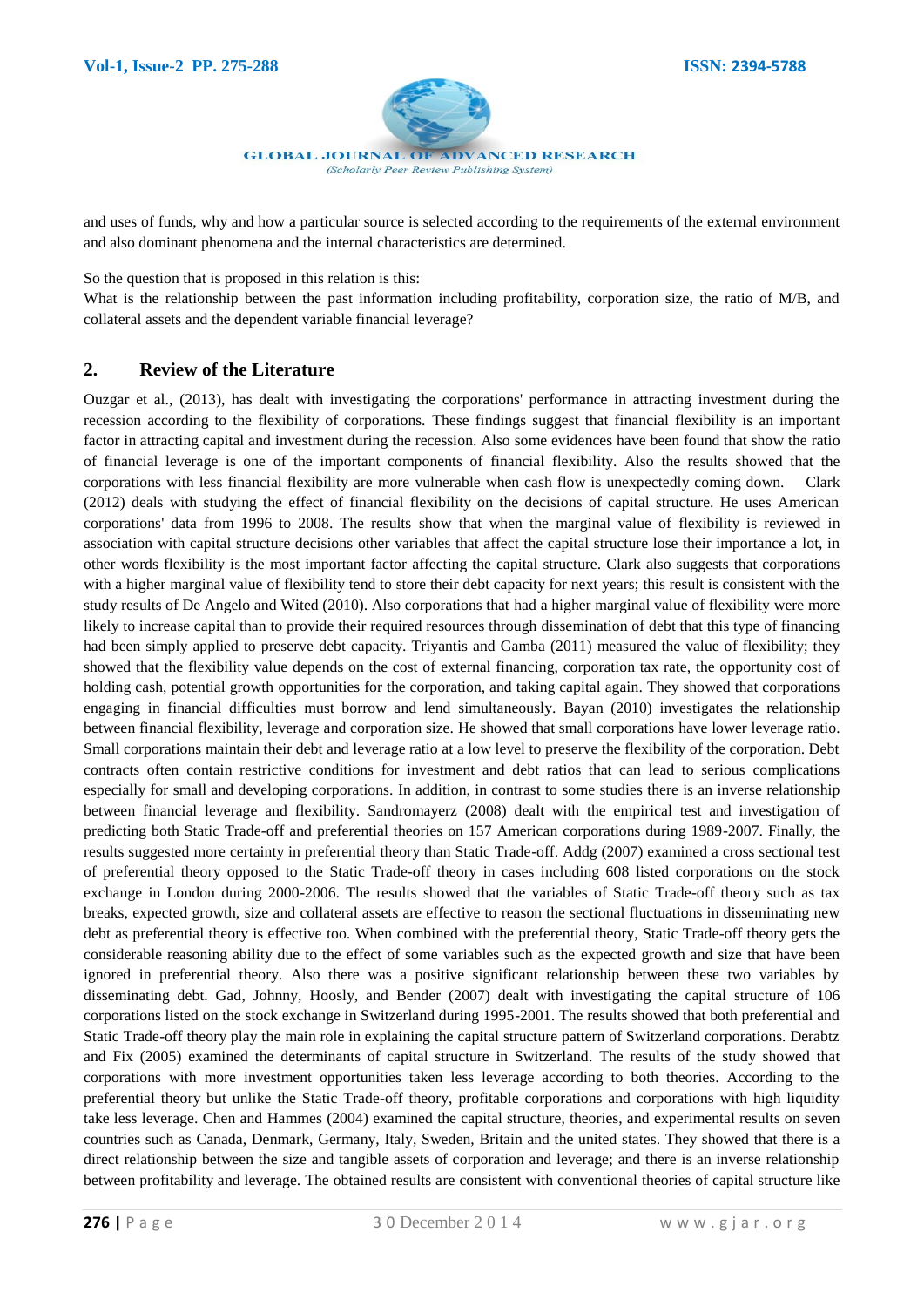

**GLOBAL JOURNAL OF ADVANCED RESEARCH** (Scholarly Peer Review Publishing System)

preferential and Static Trade-off theory. David Allen (2000) examined the capital structure of 48 corporations listed on the Australian stock exchange. The obtained results were consistent with the preferential theory based on considering financing resources and maintaining the appropriate capacity of debt but they didn't support the prediction of Static Trade-off theory. Jensen and Mc Ling (1998) examined the managing behavior, agency costs, and ownership structure. They studied the reasons of selecting capital structure pattern from the perspective of agency theory and implicitly dealt with explaining "Static Trade-off theory". Based on this study, it can be possible to achieve an optimal ownership structure by creating a parallel between the benefits of debt and agency costs of debt. Mighani (2014) examined the relationship between financial flexibility and capital structure decisions. In this study, data related to 94 Iranian corporations were tested during 2005-2011. He showed that the marginal value of cash was positive in Farklando Wang method but it was not significant in Clarke method. The results of the second hypothesis suggest that there is a significantly inverse relationship between financial flexibility and debt ratio. Also, the results of the third hypothesis states that the marginal value of cash has the most impact on the capital structure decisions. Pourheidari (2012) examined the relationship between industry, size, profitability and collateral assets, and financial leverage of corporation. He showed that there was a significantly inverse relationship between the financial leverage and profitability and the relationship between the financial leverage and size was significant and direct. Based on this study, no significant relationship was seen between industry and collateral assets and financial leverage. Marmarchi (2010) examined the factors affecting the capital structure and financial leverage ratios in industrial corporations listed in Tehran stock exchange. He indicated that growth opportunities, corporation size and power of managers have a positive effect on financial leverage and past profitability has a strong negative effect on financial leverage. Also the corporation power to give collateral and its interest fluctuations has a positive effect on the financial leverage in long-term and it has a negative effect in short-term. Bagherzadeh (2008) examined the pattern of capital structure of listed corporations in Tehran stock exchange. He studied 158 manufacturing corporations and found that the there is a positive relationship between profit and the corporation's tangible fixed assets and the corporation size with debt ratio. The findings of this study reject the preferential theory and support the Static Trade-off theory.

# **3. Research Hypothesis**

**The main hypothesis:** there is a relationship between the structures and past information with capital structure.

# **Sub-hypotheses:**

- 1. There is a relationship between profitability and capital structure.
- 2. There is a relationship between M/B and capital structure.
- 3. There is a relationship between the size of corporation and capital structure.
- 4. There is a relationship between the ratio of collateral assets and capital structure.

# **4. Methodology:**

Regarding that models, methods, and available theories were used in this study to solve the problem or to improve condition, it is practical in terms of purpose. Considering that a random sampling has been used to collect data, inference method is descriptive in explaining sample observations and it is analytical in generalizing to population. So a descriptive-analytical method has been used. Finally, considering that the original data in fieldwork has been obtained based on past performance and historical data contained in the financial statements have been achieved, the research design is *Ex-Post Facto*.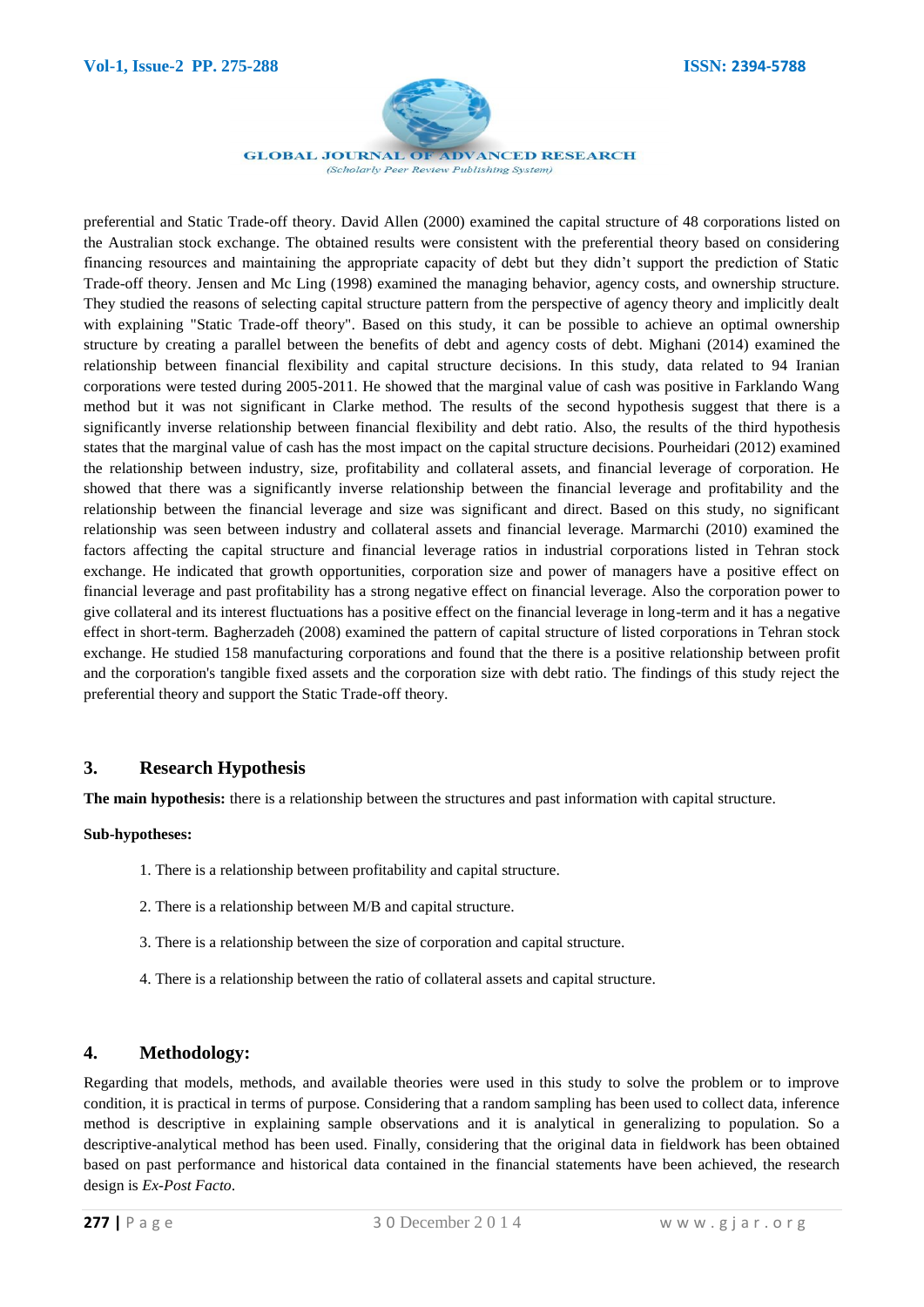

#### **A Sample and Sampling**

In this study the comparable manufacturing corporations listed in Tehran stock exchange were described as 114 corporations. Stratified random sampling method was used to sampling. To determine the sample size, firstly the random sample with size 15 was selected as pilot and based on its obtained variance the random sampling size of 54 corporations was measured by using the following formula:

$$
S^{2} = \left[\frac{\sum (x_{i} - \overline{x})^{2}}{n - 1}\right]
$$

$$
n \ge \frac{t^{2}(\frac{\alpha}{2}, df)s^{2}}{D^{2}}
$$

 $2.5706^{2} * 0.08154$  53.8815

 $\overline{\phantom{0}}$ 

**0.01**

#### **B Methods and Tools for Data Analysis:**

 $\overline{\phantom{a}}$ 

In this research, software, **statistical and non-**statistical **methods for the analysis of data** were used:

1) **Descriptive Methods:** mean statistical index, standard deviation, skew and **kurtosis index** were used to describe data.

**2) Normality Test of Distributing Variables:** Kolmogorov - Smirnov (KS) Test was used to assess the normality of distributing variables.

In this study, if the significance level is greater than 0.05, it has been considered as the normality of distributing variables.

**3**) **Normality of Residuals**: Durbin-Watson Test was used to determine the independence of the estimated model errors. If the test statistic is usually from 1.5 to 2.5 indicates that the estimated model errors are not autocorrelated.

**3**) **Normality of Residuals**: Durbin-Watson Test was used to determine the independence of the estimated model errors. If the test statistic is usually from 1.5 to 2.5 indicates that the estimated model errors are not autocorrelated.

**4**) Test of Evaluating that Model's Effects are fixed or Variable: evaluating that model's effects are fixed or variable was done based on F Leamer test. If the significance level is greater than 0/05 in this study, the integration method is used and if the significance level is less than 0/05, the painting method is used to estimate the model.

**5) Randomness Test** of the Estimated **Model Errors**: Hausman test was done to estimate the randomness of regression model errors. If the null hypothesis is accepted, the fixed effect model is used otherwise the random effect model is used.

6) **Evaluation of Linear Independence of the Independent Variables:** with regard to the need to establish an additivity presupposition in the compound linear analysis, the linear correlation analysis based on the Pearson correlation coefficient criteria was used to determine the linear independence of the independent variables.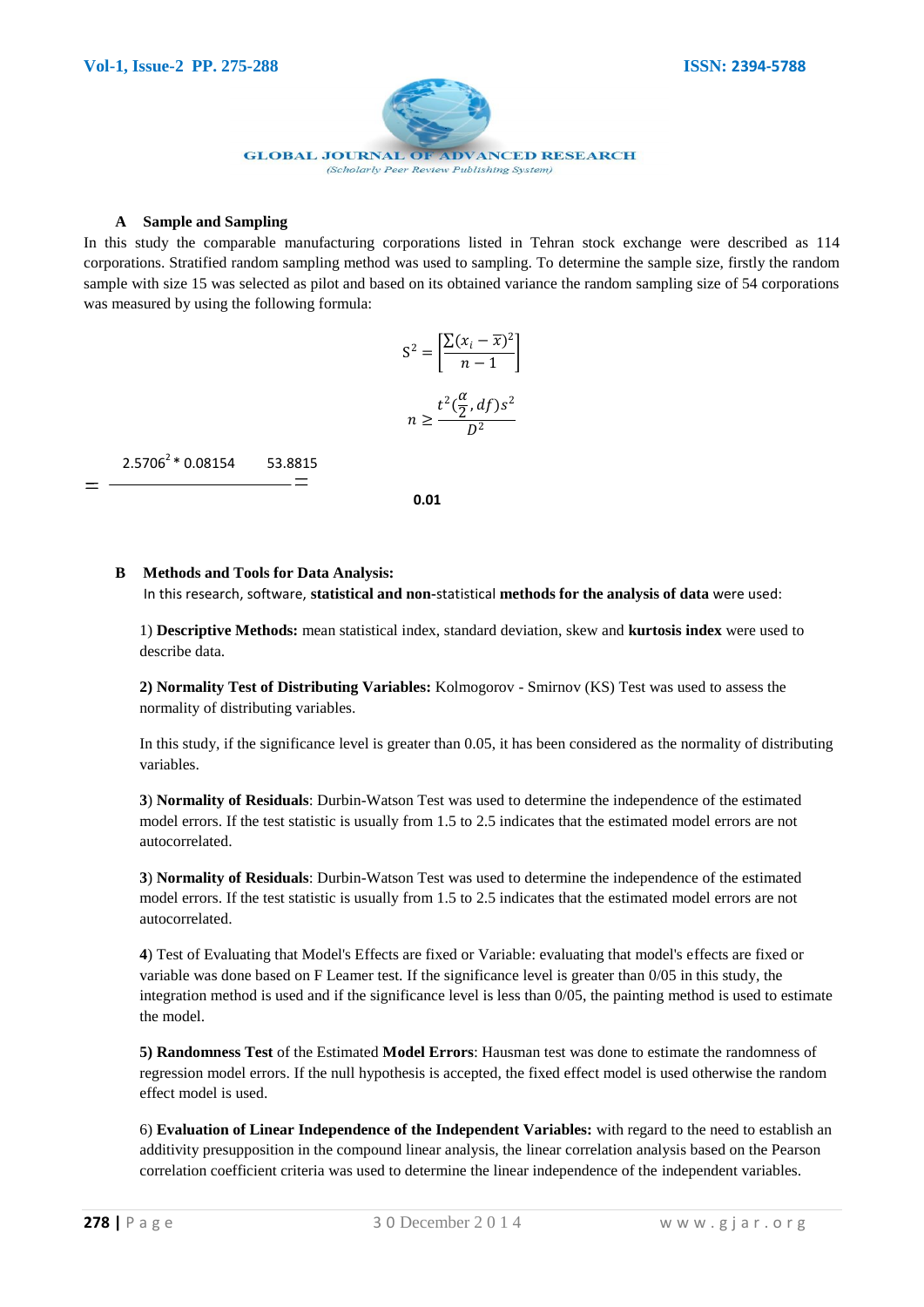

**7) Determining the Relationships between Variables**: in order to determine the relationship between independent and dependent variables, the compound linear regression with panel data approach was used.

In other words, based on historical data related to the dependent and independent variables during 5 year parameters of the linear relationship between variables were estimated.

**8) Validation of the Estimated Correlation**: the coefficient of determination or R2 was used for this purpose. In this assessment, if the estimated value of the coefficient is closer to one or hundred percent, more percentage of the actual changes is related to the actual and independent variables that are expressed based on the estimated relationship, also there is a strong linear relationship between the variables.

**9) Generalized Methods**: Student's t-test was used to evaluate the possibility of generalizing the relationship between every independent variable with dependent variable or the significance of the estimated linear gradient. In addition, Fisher test was used to evaluate the significance of the estimated linear relationship.

#### **C) Research Model:**

In this study, the total relationship between the variables is defined as follows:

#### $Y = f(x_1, x_2, x_3, x_4)$

In this equation: Y or BL is dependent variable of capital structure, X1 or BEP is profit, X2 or M  $\prime$  B is book-to-stock market ratio, X3 or size of corporation, X4 or IGP is collateral assets.

#### **Variables are measured as follows:**

**1) Financial Leverage:** this variable defined as the dependent variable was calculated from the following equation:

$$
BL_{i,t} = \frac{BD_{i,t}}{TA_{i,t}}
$$

Where BL I, t is the financial leverage based on book for corporation i at time t. BD I, t is book value of debt for corporation i at time t. TA I, t is total assets for corporation i at time t, respectively.

**2) Profitability:** this variable defined as one of the independent variables was calculated from the following equation:

$$
BEP_{i,t} = \frac{EBIT_{i,t}}{TA_{i,t}}
$$

Where:  $EBIT_{i,t}$  is earnings before interest deduction and tax for corporation i at time t. TA I, t is total assets for corporation i at time t, respectively.

**3) Book-to-Market Ratio:** this variable is defined as one of the independent variables and was calculated from the following equation:

$$
\frac{M}{B} \frac{BD_{i,t} + ME_{i,t}}{TA_{i,t}}
$$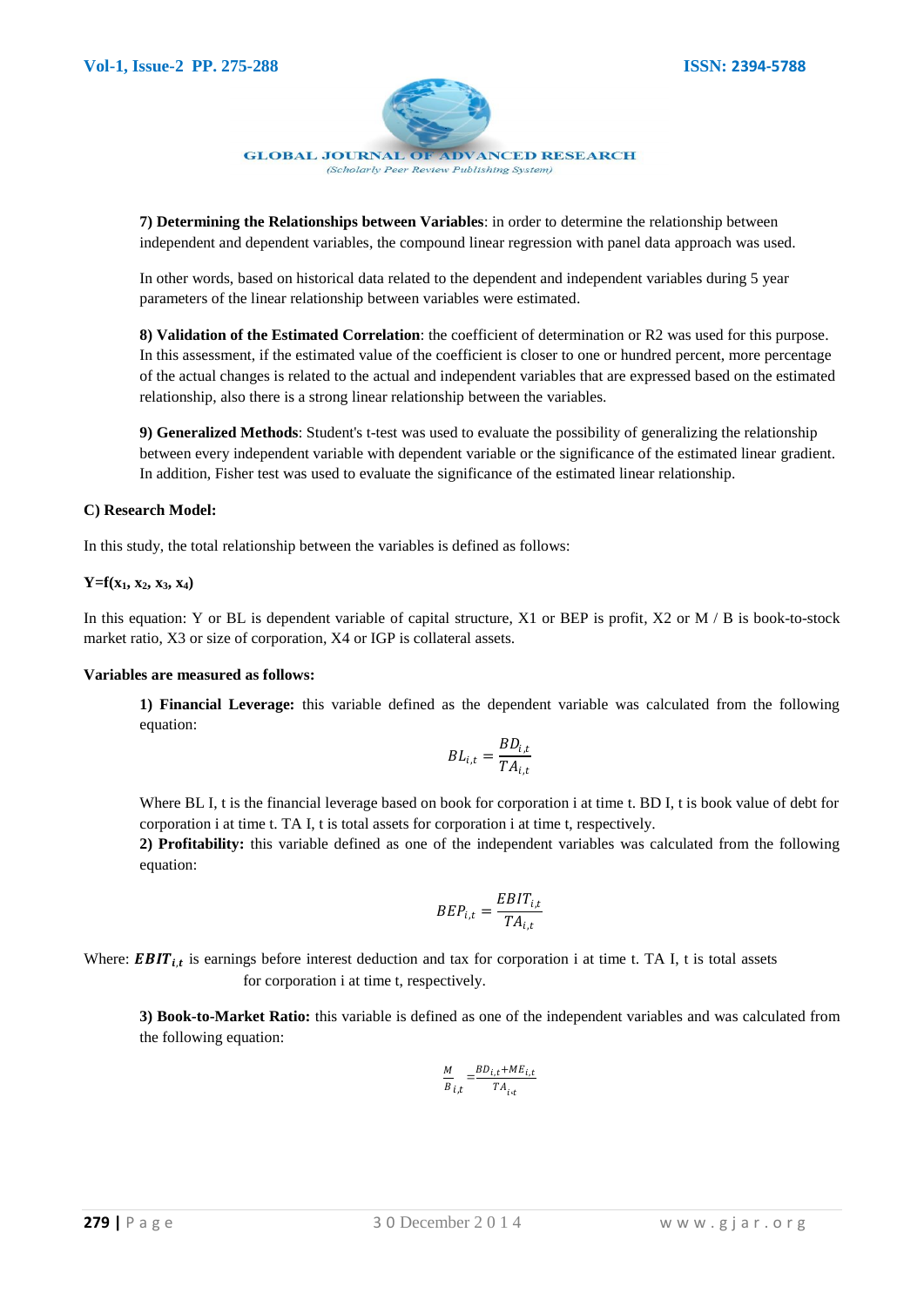

Where BD I, t is book value of debt for corporation i at time t and ME I, t is market value of equity for corporation i at time t and TAI, t is total assets for corporation i at time t, respectively. **4) Size of Corporation:** it is determined as one of the other independent variables based on the corporation sale logarithm or *Size= lns.* 

**5) Collateral Assets:** this variable defined as one of the other independent variables that were calculated from the following equation:

$$
IGP_{i,t} = \frac{IgP_{i,t}}{TA_{i,t}}
$$

Where Ig p I, t is the fixed tangible asset of corporation i at time t. TA I, t is total assets for corporation i at time t.In this study, the relationship between variables has been defined in a parametric linear equation:

$$
BL = \propto +\beta_1 BEP + \beta_2 \left(\frac{M}{B}\right) + \beta_3 Size + \beta_4 IGP + \varepsilon.
$$

That the values of independent and dependent variables were determined based on historical data relating to the performance of corporations in the random sample and parameters of this equation including  $\alpha$ ,  $\beta_2$ ,  $\beta_3$  and  $\beta_4$ were evaluated by using compound linear regression. Besides, the research model is depicted graphically in Figure 1:



**Figure 1: Conceptual model of research**

#### **D) Software:**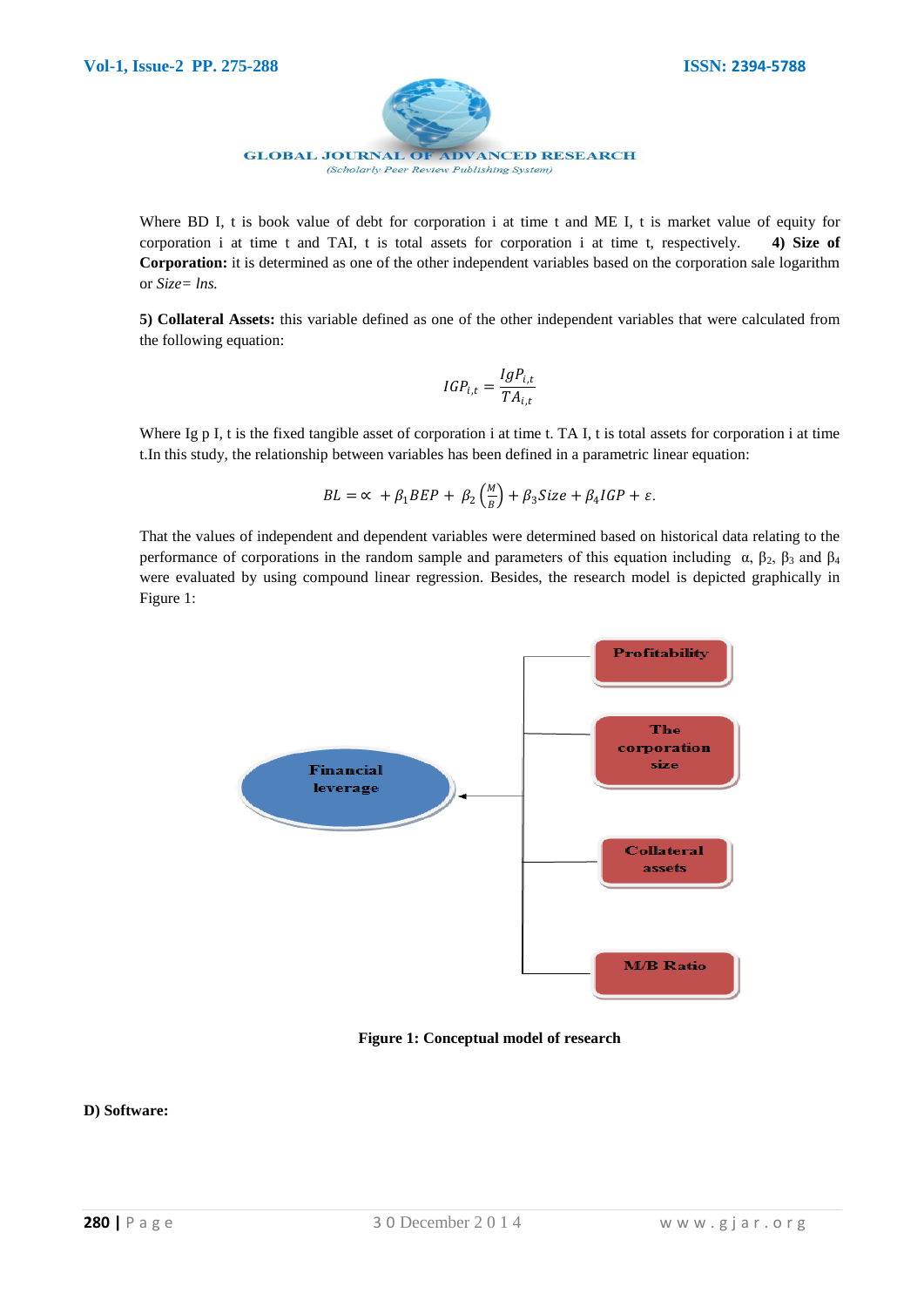

In this research, SPSS and EVIEWS were used for data analysis and statistical calculations and EXCELL software was used for initial processing of data and sorting them. Moreover, Rahavard-e novin software was applied to use stock data and information.

# **5. Findings of the Study:**

In this section, the findings' description was firstly presented and after proposing the presuppositions of compound linear regression the results related to analyzing relationships between the variables were presented.

#### **A) Describing Findings:**

The results of describing findings were summarized in the form of evaluating the statistical indexes of variables in table (1).

|                              | <b>Dependent</b><br>variable |               | <b>Independent variables</b> |                         |                                      |  |  |
|------------------------------|------------------------------|---------------|------------------------------|-------------------------|--------------------------------------|--|--|
| <b>Abbreviated</b><br>form   | BL                           | <b>BEP</b>    | M/B                          | <b>SIZE</b>             | <b>IGP</b>                           |  |  |
| <b>Title</b>                 | <b>Financial</b><br>leverage | Profitability | Book-to-<br>market ratio     | <b>Corporation size</b> | The ratio of<br>collateral<br>assets |  |  |
| <b>Mean</b>                  | 0.75604                      | 0.18975       | 0.170737                     | 5.44269                 | 0.29742                              |  |  |
| <b>Median</b>                | 0.67083                      | 0.17371       | 0.08604                      | 5.32525                 | 0.26087                              |  |  |
| <b>Maximum</b>               | 6.397                        | 0.54          | 0.709717                     | 8.381                   | 5.736                                |  |  |
| $\overline{\text{Minimum}}$  | 0.076                        | 0.001         | 0.226728                     | 4.044                   | 0.003                                |  |  |
| <b>Standard</b><br>deviation | 0.75873                      | 0.11653       | 0.293533                     | 0.67884                 | 0.417078                             |  |  |
| <b>Skew</b>                  | 6.71                         | $-0.682$      | 0.625454                     | 0.909                   | 10.719                               |  |  |
| <b>Kurtosis</b>              | 1.880315                     | $-0.077$      | 2.498459                     | 1.702                   | 1.458951                             |  |  |

#### **Table (1) Description of Findings**

Skew shows the asymmetry of distribution with respect to a given index (usually towards mean). If the coefficient of skew is negative, the skew is to the left. In the above table it can be seen that except the corporation's profit variable that the skew is to the left in other variables the skew is to the right. Kurtosis of all variables except the profit variable is higher than the normal distribution (because their kurtosis coefficient is positive). Financial leverage variable has the maximum 6.397, the minimum 0.076, with the median 0.75604, and standard deviation 0.75873.

Profitability variable has the maximum and minimum 0.54 and 0.001and the median 0.18975 with standard deviation 0.11653 and other information that can be seen in the above table.

#### **B) Analysis of Presuppositions:**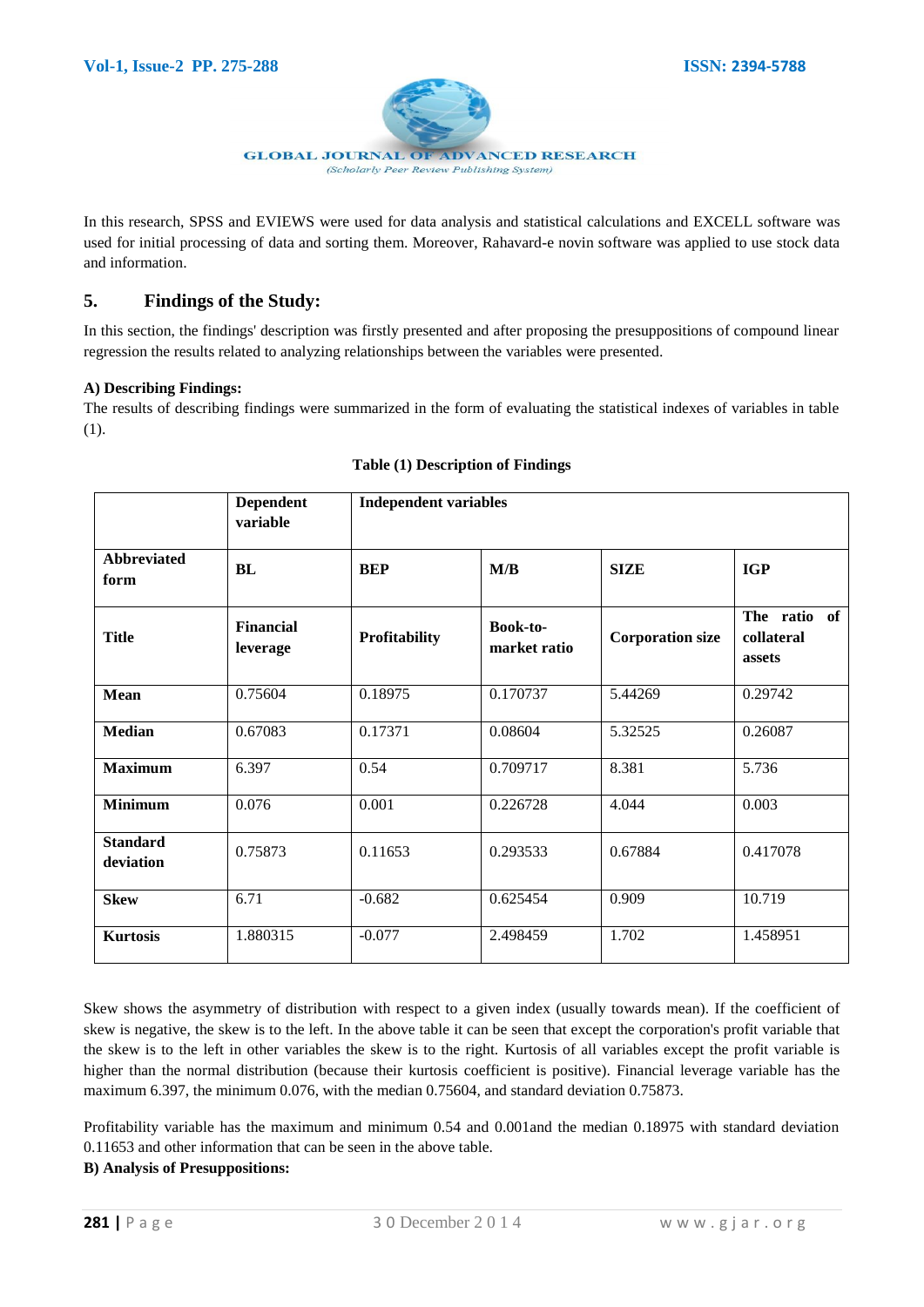

With regard to the use of compound linear regression to estimate the relationships between variables in this section, presuppositions of using this method have been assessed.

**1) Investigating the Normality of Variables:** to do regression analysis, the normality test of variables is firstly examined by K-S test. In this test, the null hypothesis or the statistical assumption is the normality of variables' distribution. This test was done to all dependent and independent variables and its results were summarized in table (2):

|                                         | <b>Dependent</b><br>variable | <b>Independent variables</b> |                                 |                         |                                      |  |
|-----------------------------------------|------------------------------|------------------------------|---------------------------------|-------------------------|--------------------------------------|--|
| <b>Abbreviated</b><br>form              | <b>BL</b>                    | <b>BEP</b>                   | M/B                             | <b>SIZE</b>             | <b>IGP</b>                           |  |
| <b>Title</b>                            | <b>Financial</b><br>leverage | Profitability                | <b>Book-to-</b><br>market ratio | <b>Corporation size</b> | The ratio of<br>collateral<br>assets |  |
| The number of<br>samples                | 324                          | 324                          | 324                             | 324                     | 324                                  |  |
| <b>Mean</b>                             | 0.75604                      | 0.1898                       | 0.17084                         | 5.44269                 | 0.29742                              |  |
| <b>Standard</b><br>deviation            | 0.75873                      | 0.1165                       | 0.293533                        | 0.67884                 | 0.417078                             |  |
| maximum<br>The<br>absolute<br>deviation | 0.406                        | 0.075                        | 0.498                           | 0.116                   | 0.244                                |  |
| maximum<br>The<br>positive<br>deviation | 0.406                        | 0.075                        | 0.498                           | 0.116                   | 0.194                                |  |
| maximum<br>The<br>negative<br>deviation | $-0.273$                     | $-0.054$                     | $-0.475$                        | $-0.063$                | $-0.244$                             |  |
| The Z score                             | 5.886                        | 1.092                        | 11.436                          | 1.677                   | 3.534                                |  |
| <b>Significant level</b>                | $\mathbf{0}$                 | 0.184                        | $\mathbf{0}$                    | 0.007                   | $\mathbf{0}$                         |  |

#### **Table (2) Kolmogorov - Smirnov (KS) Test**

According to Table (2), as the significance level in variables is lower than 0.05 except for profitability and corporation size variables, H0 hypothesis is rejected and H1 accepted. In other words, other data are not normally distributed. To normalize variables, square logarithm was used and normality test was repeated again. Based on significance level, normally distributed variables re-test was accepted at the level of five percent.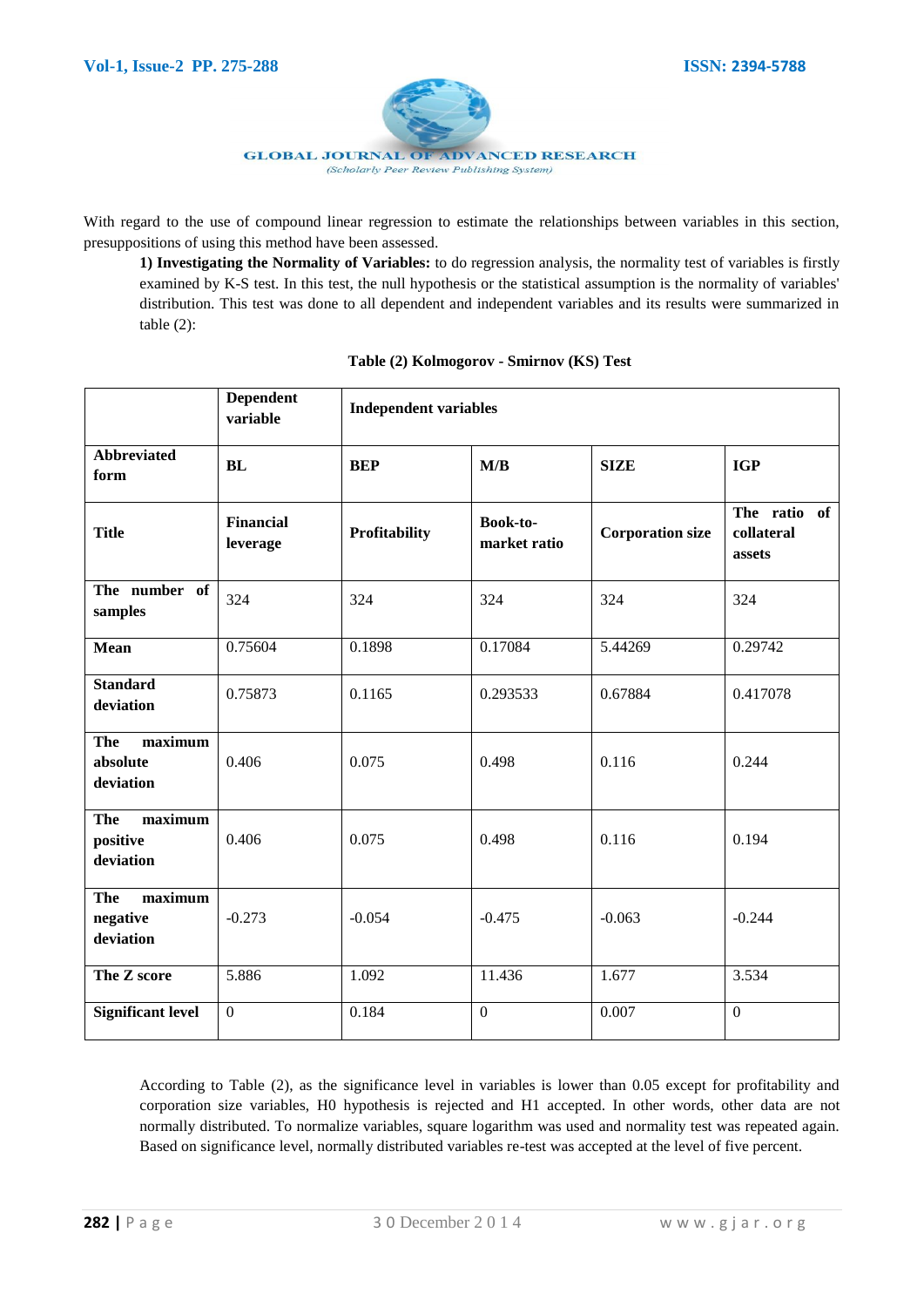

**2) Reliability Test of Variables:** Fisher ADF test was used to evaluate the reliability of the variables in the regression estimation. The results of this evaluation are presented in Table (3):

#### **Table (3) Fisher ADF Test**

| Type of variable   | <b>Title</b>                            | <b>Abbreviated form</b> | <b>Probability</b> | <b>Score</b> |
|--------------------|-----------------------------------------|-------------------------|--------------------|--------------|
| Dependent variable | <b>Financial leverage</b>               | <b>LNBL</b>             | $\bf{0}$           | 82.9125      |
|                    | <b>Profitability</b>                    | BEP                     | $\mathbf{0}$       | 195.305      |
| Independent        | -to-market<br><b>Book</b><br>ratio      | LNM/B                   | $\bf{0}$           | 653.065      |
| variables          | <b>Corporation size</b>                 | <b>SIZE</b>             | $\bf{0}$           | 130.856      |
|                    | of<br>The<br>ratio<br>collateral assets | <b>LNIGP</b>            | $\bf{0}$           | 56.656       |

As it can be seen in all dependent, independent, and adjusted variables, the P-Value is less than 0.05 in unit root tests and it indicates that the variables are reliable. This means that the mean and the variance of variables and their covariance had been constant over time and during different years, respectively. So using these variables in model does not create false regression.

#### **3) Durbin-Watson Test:**

Durbin-Watson test was used to investigate the normality of residuals.

#### **Table (4) Models' Durbin-Watson Coefficients**

| Model                |         |         |          |         |
|----------------------|---------|---------|----------|---------|
| <b>Durbin-Watson</b> | 1.83025 | 2.39563 | 1.692019 | 2.12680 |
| coefficient          |         |         |          |         |

According to Table (4) since the calculated Durbin-Watson for all variables is from 1.5 to 2.5 thus there is no autocorrelation in the model. In other words, since the value of Durbin-Watson is from 1.5 to 2.5 for all variables the assumption of lack of correlation between the errors is not rejected and regression can be used.

### **4) Coefficient of Determination Test (R<sup>2</sup> -test):**

Coefficient of determination and the adjusted coefficient of determination were used to investigate the relationship between the variables. Results show the following cases.

#### **Table (5) Models' Coefficient of Determination and the Adjusted Coefficient**

| 5.3 | Model $\vert$ 5.2 | $Coefficient \mid 5.1$                                   |  | Adjusted coefficient of |  |
|-----|-------------------|----------------------------------------------------------|--|-------------------------|--|
|     |                   | of determination $(R^2)$ determination (adjusted $R^2$ ) |  |                         |  |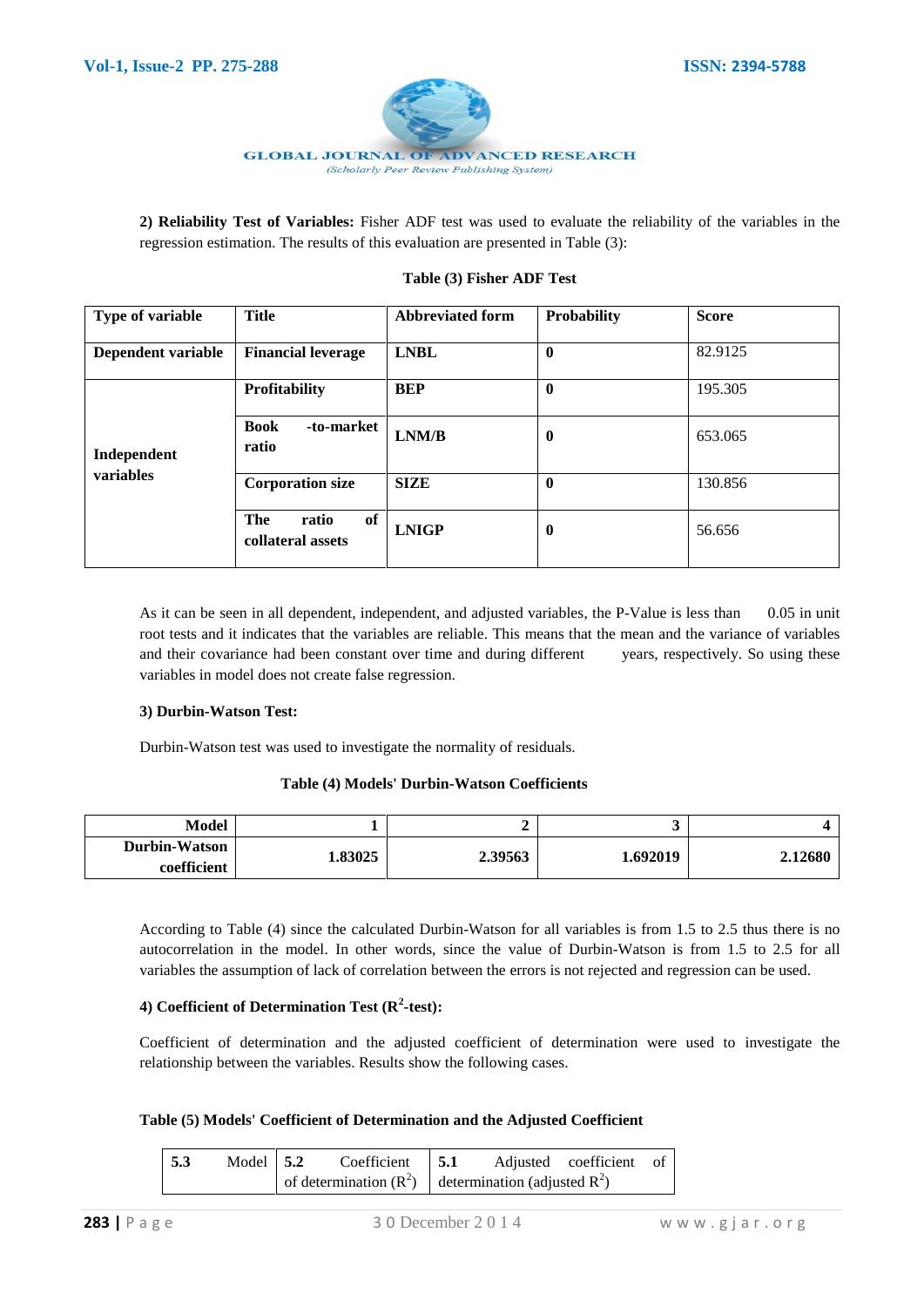

#### **GLOBAL JOURNAL OF ADVANCED RESEARCH** (Scholarly Peer Review Publishing System)

| 5.4 |                  | 0.775 | 0.774 |
|-----|------------------|-------|-------|
| 5.5 | $\mathbf{2}$     | 0.930 | 0.928 |
| 5.6 | 3                | 0.804 | 0.801 |
| 5.7 | $\boldsymbol{4}$ | 0.568 | 0.532 |

The coefficient of determination shows the explanatory power of the independent variables. Table (5) shows that how much variation in the dependent variable is expressed by the independent variable. For example, in model (1) the independent variable is able to explain the variations of the dependent variable about %77/5.

#### **D) Determining the Relationships between Variables:**

With regard to the establishment of the evaluated presuppositions in the previous section, in this section the relationships between the variables were examined by using the compound regression method.

**1) Determining the Relationship between Profitability and Financial Leverage:** the results of this relationship have been described in Table (6) by using the compound linear regression: **Table (6) Regression Evaluation of the Relationship between Profitability and Financial Leverage**

| $BL_{it} = 722 + 681 * BEP_{it}$ |                  |                         |                         |                           |  |  |
|----------------------------------|------------------|-------------------------|-------------------------|---------------------------|--|--|
| <b>Variables</b>                 | The<br>estimated | <b>Standard error</b>   | <b>T-test statistic</b> | <b>T-test probability</b> |  |  |
|                                  | coefficient      |                         |                         |                           |  |  |
| <b>Profitability</b>             | 0.681            | 0.228                   | 10.35370                | 0.0000                    |  |  |
| <b>Constant value</b>            | 722.0            | 045.0                   | 2.401554                | 0.0000                    |  |  |
| $\mathbf{R}^2$                   | 0.775            | Adjusted $\mathbb{R}^2$ |                         | 0.774                     |  |  |
| Durbin-Watson                    | 2.12680          |                         |                         |                           |  |  |
| criteria                         |                  |                         |                         |                           |  |  |

1. Based on the table, interception and the slope of variable are 0.722 that by replacing in the related linear equation the relationship between profitability and financial leverage is as follows:

 $BL_{it} = .722 + .681 * BEP_{it}$ 

2. The above equation shows a direct relationship between profitability and financial leverage.

3. The coefficient of determination  $(R^2)$  shows the explanatory power of the independent variables that are able to explain the variability of the dependent variable about %77.5.

4. Because Durbin-Watson value is from 1.5 to 2.5 so there is no autocorrelation in model.

5. Probability of F shows that the model is statistically significant (because the probability of F is less than 0.05). So the first hypothesis is confirmed with 95% confidence .It means there is a relationship between profitability and financial leverage.

**2) Determining the Relationship between the Ratio of Collateral Assets and Financial Leverage:** The results of this relationship have been summarized by using the compound linear regression in Table (7):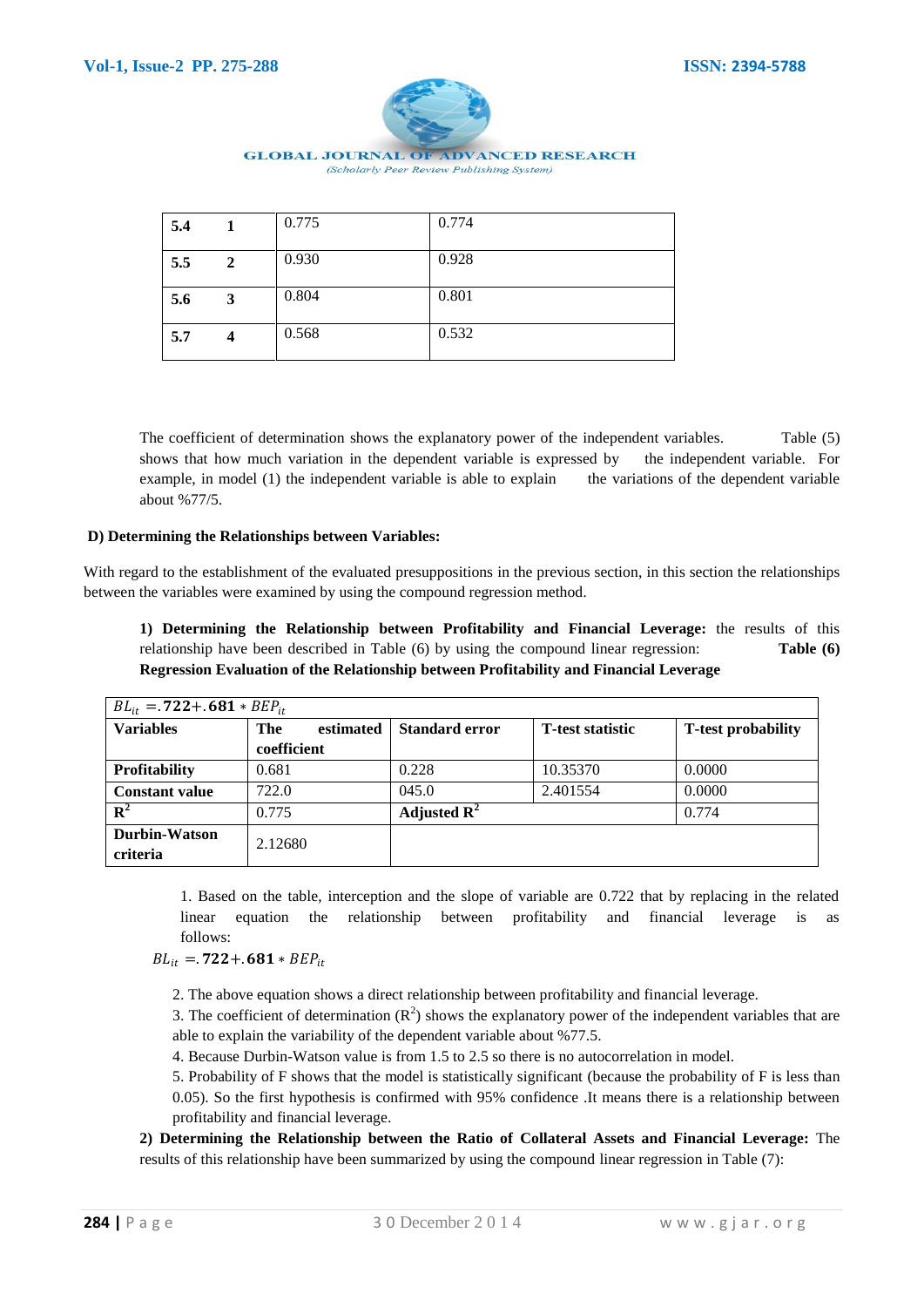

**Table (7) The estimated regression of the relationship between book-to market ratio and financial leverage**

| $BL_{it} = .612 + .030 * M/B_{it}$ |                                 |                         |                          |                            |  |  |
|------------------------------------|---------------------------------|-------------------------|--------------------------|----------------------------|--|--|
| <b>Variables</b>                   | The<br>estimated<br>coefficient | <b>Standard error</b>   | <b>T</b> -test statistic | <b>T</b> -test probability |  |  |
| <b>Bok-to-market</b><br>ratio      | 0.030                           | 0.019                   | 4.54850                  | 0.0000                     |  |  |
| <b>Constant value</b>              | 0.612                           | 0.144                   | 8.61160                  | 0.0000                     |  |  |
| ${\bf R}^2$                        | 0.930                           | Adjusted $\mathbb{R}^2$ |                          | 0.928                      |  |  |
| Durbin-Watson                      | 1.692019                        |                         |                          |                            |  |  |
| criteria                           |                                 |                         |                          |                            |  |  |

1. Based on the table, interception and the slope of variable are 0.612 that by replacing in the related linear equation the relationship between profitability and financial leverage is as follows:

$$
BL_{it} = .612 + .030M/B_{it}
$$

2. The above equation shows a direct relationship between profitability and financial leverage. 3. The coefficient of determination  $(R^2)$  shows the explanatory power of the independent variables that are able to explain the variability of the dependent variable about %93. 4. Because Durbin-Watson value is from 1.5 to 2.5 so there is no autocorrelation in model. 5. Probability of F shows that the model is statistically significant (because the probability of F is less than 0.05).So the second hypothesis is confirmed with 95% confidence .It means there is a relationship between book-to-market ratio and financial leverage.

**3. Determining the relationship between corporation size and financial leverage:** the results of this relationship have been summarized by using the compound linear regression in Table (8): **Table (8) The estimated regression of the relationship between corporation size and financial leverage**

| $BL_{it} =$ 821+.011 * $SIZE_{it}$ |                                 |                         |                          |                            |  |
|------------------------------------|---------------------------------|-------------------------|--------------------------|----------------------------|--|
| <b>Variables</b>                   | The<br>estimated<br>coefficient | <b>Standard error</b>   | <b>T</b> -test statistic | <b>T</b> -test probability |  |
| <b>Corporation size</b>            | 0.011                           | 0.016                   | 4.242                    | 0.0000                     |  |
| <b>Constant value</b>              | 0.821                           | 0.0197                  | 1.558                    | 0.0000                     |  |
| ${\bf R}^2$                        | 0.804                           | Adjusted $\mathbf{R}^2$ |                          | 0.801                      |  |
| <b>Durbin-Watson</b><br>criteria   | 2.39563                         |                         |                          |                            |  |

1. Based on the table, interception and the slope of variable are 0.821 that by replacing in the related linear equation the relationship between profitability and financial leverage is as follows:

$$
BL_{it}.{\bf 821}\hspace{-0.1cm}+\hspace{-0.1cm}.{\bf 011} SIZE_{it}
$$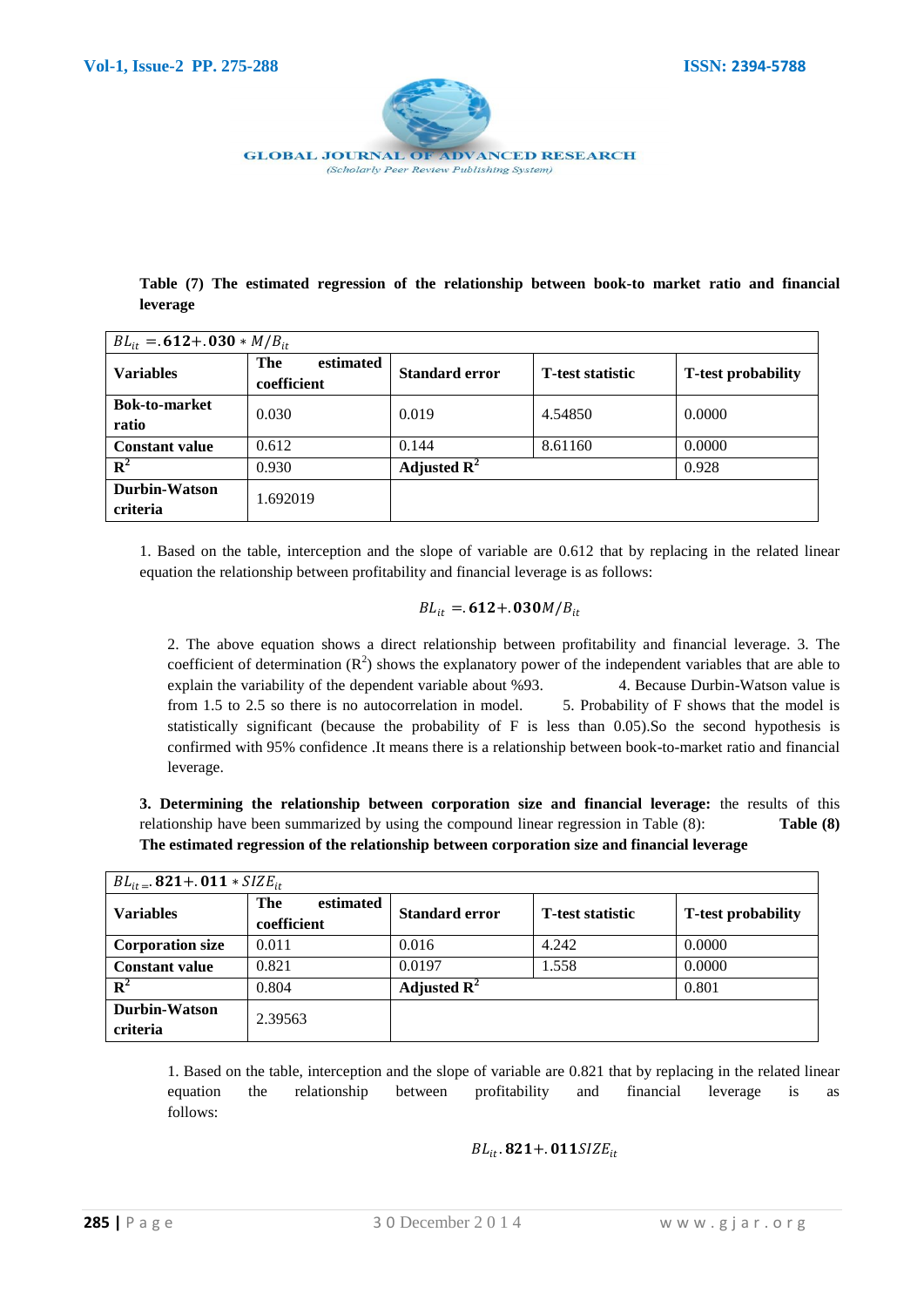

2. The above equation shows a direct relationship between profitability and financial leverage. 3. The coefficient of determination  $(R^2)$  shows the explanatory power of the independent variables that are able to explain the variability of the dependent variable about %80.4. 4. Because Durbin-Watson value is from 1.5 to 2.5 so there is no autocorrelation in model. 5. Probability of F shows that the model is statistically significant (because the probability of F is less than 0.05). So the third hypothesis is confirmed with 95% confidence .It means there is a relationship between Corporation size and financial leverage.

4. **Determining the Relationship between the Ratio of Collateral Assets and Financial Leverage:** the results of this relationship have been summarized by using the compound linear regression in Table (9):

**Table (9) The estimated regression of the relationship between the ratio of collateral assets and financial leverage**

| $BL_{it} = 610 + 953 * IGP_{it}$        |                                 |                         |                          |                            |  |  |
|-----------------------------------------|---------------------------------|-------------------------|--------------------------|----------------------------|--|--|
| <b>Variables</b>                        | The<br>estimated<br>coefficient | <b>Standard error</b>   | <b>T</b> -test statistic | <b>T</b> -test probability |  |  |
| The<br>of<br>ratio<br>collateral assets | 0.956                           | 0.903                   | 14.86                    | 0.0000                     |  |  |
| <b>Constant value</b>                   | 0.956                           | 0.903                   | 14.86                    | 0.0000                     |  |  |
| ${\bf R}^2$                             | 0.568                           | Adjusted $\mathbb{R}^2$ |                          | 0.532                      |  |  |
| <b>Durbin-Watson</b><br>criteria        | 1.83025                         |                         |                          |                            |  |  |

 1. Based on the table, interception and the slope of variable are 0.610 that by replacing in the related linear equation the relationship between profitability and financial leverage is as follows:

$$
BL_{it} = .610 + .953IGP_{it}
$$

2. The above equation shows a direct relationship between profitability and financial leverage. 3. The coefficient of determination  $(R^2)$  shows the explanatory power of the independent variables that are able to explain the variability of the dependent variable about %56.8. 4. Because Durbin-Watson value is from 1.5 to 2.5 so there is no autocorrelation in model. 5. Probability of F shows that the model is statistically significant (because the probability of F is less than 0.05). So the fourth hypothesis is confirmed with 95% confidence .It means there is a relationship between the ratio of collateral assets and financial leverage.

# **6. Conclusion**

In this study the relationships between variables were assessed using compound linear regression that the results briefly showed that:

1. There is a significant relationship between profitability and financial leverage. This direct relationship has been assessed by the estimated coefficient. The coefficient of determination  $(R^2)$  showed that %77.5 of the variations of variables have been expressed by the estimated relationship that shows a strong linear relationship between variables.

2. There is a significant relationship between book-to-market ratio and financial leverage. Considering the estimated coefficient this relationship is direct. The coefficient of determination showed that %93 of the variations of variables has been expressed by the estimated relationship that shows a strong linear relationship between variables.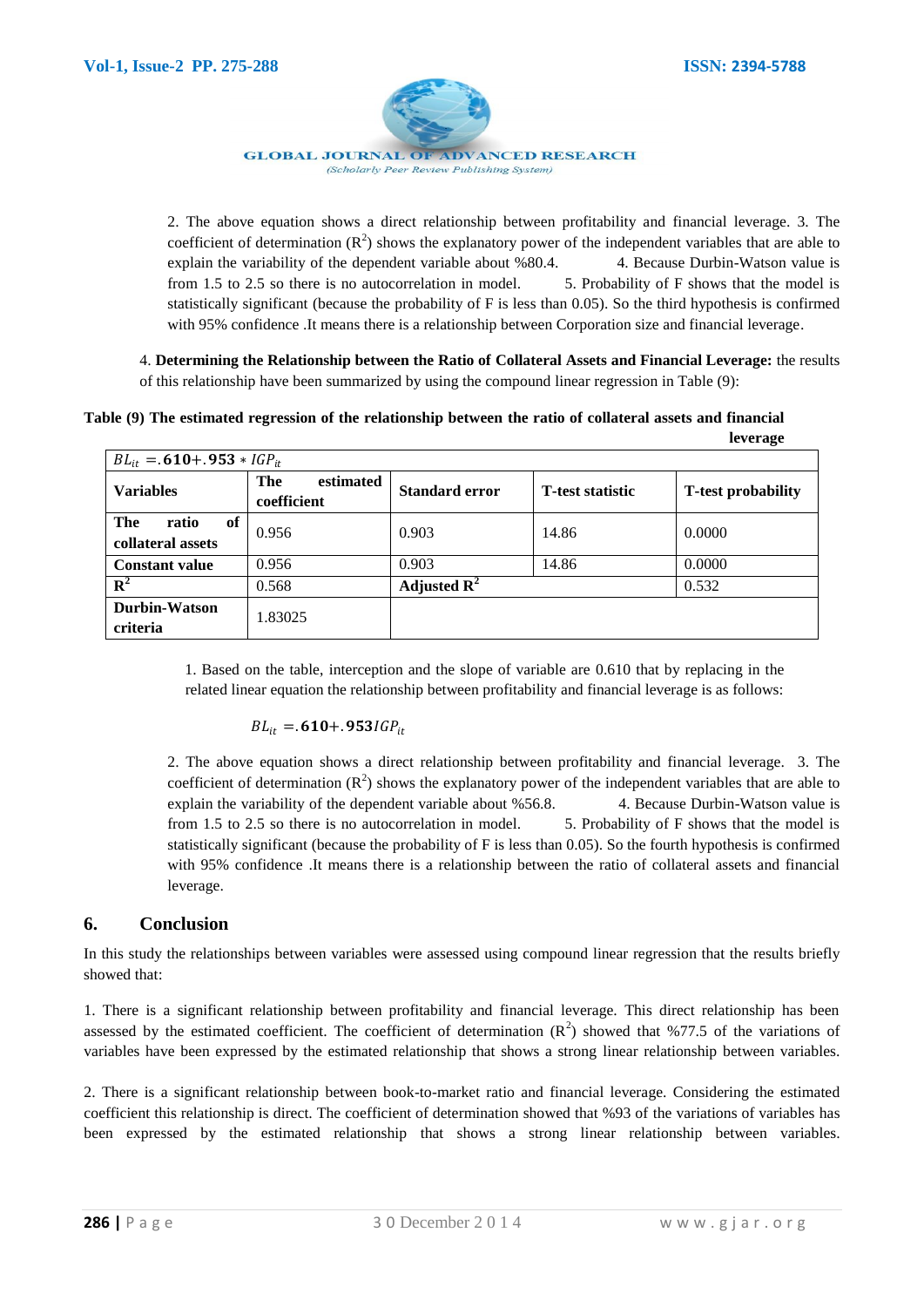

3. There is a significant relationship between corporation size and financial leverage. Considering the estimated coefficient this relationship is direct. The coefficient of determination showed that %80.4 of the variations of variables has been expressed by the estimated relationship that shows a strong linear relationship between variables.

4. There is a significant relationship between the ratio of collateral assets and financial leverage. Considering the estimated coefficient this relationship is direct. The coefficient of determination showed that %56.8 of the variations of variables has been expressed by the estimated relationship that shows a strong linear relationship between variables.

#### **7. References**

- [1] F. Abdollahzadeh and A. Modares: Financial management, Sepidar publication, 2<sup>nd</sup> edition. 1994, pp. 194-196.
- [2] Gh. Afsharmehr, "Investigating the relationship between capital structure and the stock return of listed corporations in Tehran Stock Exchange", Master thesis, Shahid Beheshti University, 1999.
- [3] M. Ahmadzadeh, et al, "The investigation of capital structure and financial resources of Keshavarzi Bank and offering the appropriate methods to optimize it", Journal of the Accounting and Auditing Review, 2005, Vol. 19, No.29. pp. 146-197.
- [4] Azar and M. Momeni, "Statistics and its application in management", 2006. Najm, Samt publication, 5edition, Vol. 2, pp.71-72.
- [5] S. Bagherzadeh, "Explaining the capital structure's pattern of listed corporations in Tehran Stock Exchange", Financial studies, 2003, No.16.
- [6] A. Bevan and J. Danbolt, "Capital structure and its determinants in the UK: A decomposition Analysis", apply finance economics, 2002, Vol. 12, No.3, pp.159-170.
- [7] Bradley, M., Jarrell, G. A and Kim, E, "On the existence of an optimal capital structure: Theory and evidence", the journal of Finance, Vol. 39, No.3, pp. 857-878.
- [8] R. Brealeyi and S. Myers, "Principals of corporate finance", Mc Graw Hill, 1991, pp.857-878.
- [9] K.H, Change, "Asset characteristic and Corporate Policy: An Empricial Test", Journal of Finance&Accounting, 1993, pp.83-100.
- [10] J. Ferdosen and B. Vaikey, "Financial management 2", Ailarpublication, 1996.
- [11] M. Ferri and W. Jones, "Determinants of Financial Structure Mathodological Approach", Journal of Financial Management, 1979, pp.631-644.
- [12] E.F. Fima and K.R.French, "The cross-section of expected stock returns", Journal of finance, 1992, Vol.47, No.2, pp.427-465.
- [13] H. Ghalibafasl, "Studying the effect of capital structure on the systematic risk of common stock of listed corporations in Tehran Stock Exchange", Master thesis in management, University of Tehran, 1994.
- [14] Jahankhani and A.Parsaeeian, "Stock Exchange", Modiriat publication., University of Tehran, 1edition, 1995, pp.262-295.
- [15] Jahankhani and A.Parsaeeian, "Investment management and evaluation of securities", Faculty of management publication, University of Tehran., 1997.
- [16] M.C. Jesen and C.W. Smith, "The Theory of corporate finance: A Historical Review", working paper USA, 1984.